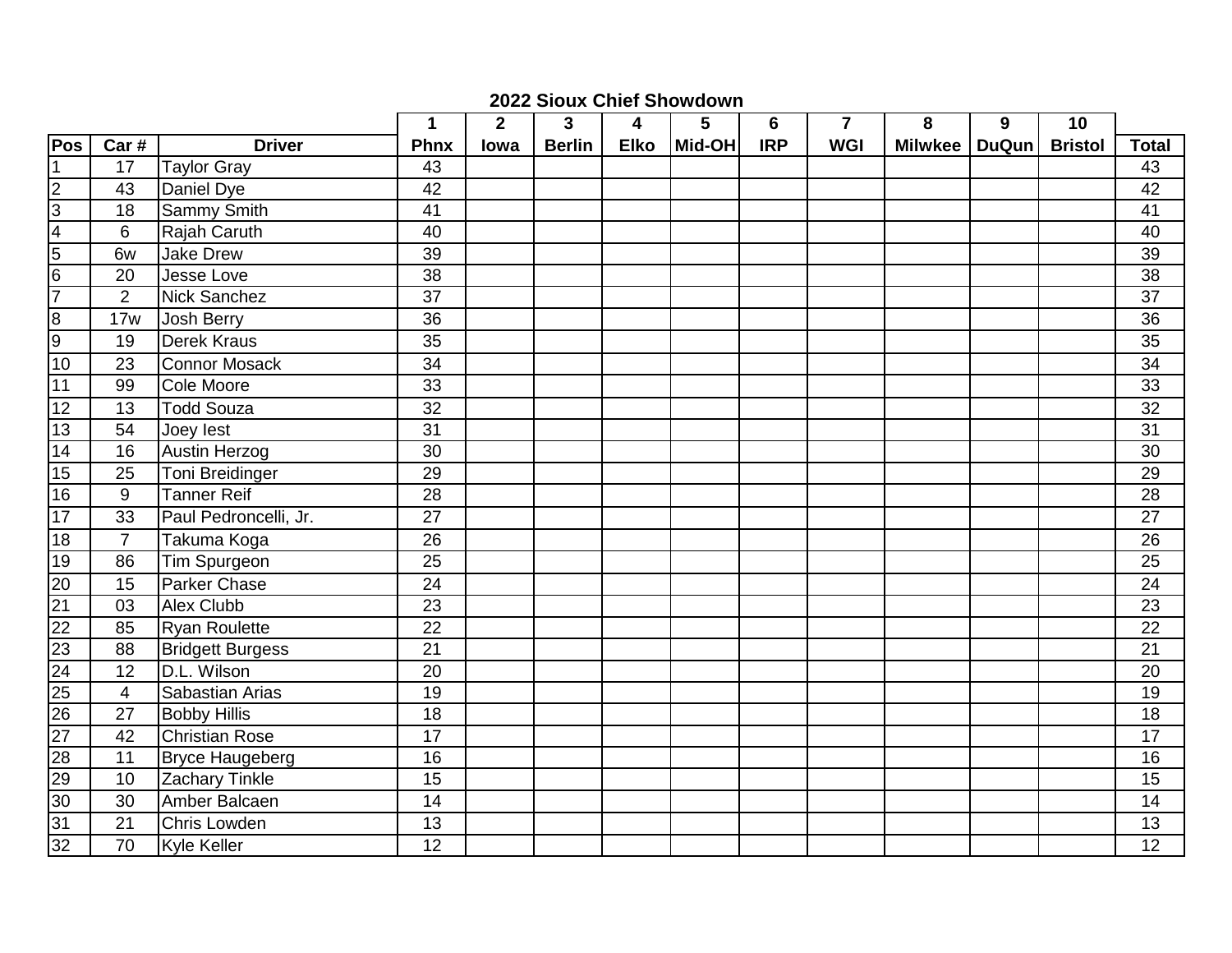## **2022 Sioux Chief Showdown**

|     |      |                         | $\mathbf 1$      | $\overline{2}$ | $\mathbf{3}$  | 4           | $5\phantom{.0}$ | $\bf 6$    | $\overline{7}$ | ${\bf 8}$ | $\boldsymbol{9}$ | 10             |                  |
|-----|------|-------------------------|------------------|----------------|---------------|-------------|-----------------|------------|----------------|-----------|------------------|----------------|------------------|
| Pos | Car# | <b>Driver</b>           | <b>Phnx</b>      | lowa           | <b>Berlin</b> | <b>Elko</b> | Mid-OH          | <b>IRP</b> | <b>WGI</b>     | Milwkee   | <b>DuQun</b>     | <b>Bristol</b> | <b>Total</b>     |
|     | 01   | Tim Moroe               | 11               |                |               |             |                 |            |                |           |                  |                | 11               |
|     | 48   | <b>Brad Smith</b>       | 10               |                |               |             |                 |            |                |           |                  |                | 10               |
|     | 39   | <b>Andrew Tuttle</b>    | $\boldsymbol{9}$ |                |               |             |                 |            |                |           |                  |                | $\boldsymbol{9}$ |
|     | 35   | <b>Greg Van Alst</b>    | $\overline{8}$   |                |               |             |                 |            |                |           |                  |                | $\, 8$           |
|     | 07   | <b>Brian Kaltreider</b> | $\overline{7}$   |                |               |             |                 |            |                |           |                  |                | $\overline{7}$   |
|     | 31   | Paul Pedroncelli        | $\,6\,$          |                |               |             |                 |            |                |           |                  |                | 6                |
|     | 66   | <b>Eric Rhead</b>       | $\overline{5}$   |                |               |             |                 |            |                |           |                  |                | $\sqrt{5}$       |
|     |      |                         |                  |                |               |             |                 |            |                |           |                  |                | $\pmb{0}$        |
|     |      |                         |                  |                |               |             |                 |            |                |           |                  |                | $\mathbf 0$      |
|     |      |                         |                  |                |               |             |                 |            |                |           |                  |                | $\mathbf 0$      |
|     |      |                         |                  |                |               |             |                 |            |                |           |                  |                | $\mathbf 0$      |
|     |      |                         |                  |                |               |             |                 |            |                |           |                  |                | $\pmb{0}$        |
|     |      |                         |                  |                |               |             |                 |            |                |           |                  |                | $\boldsymbol{0}$ |
|     |      |                         |                  |                |               |             |                 |            |                |           |                  |                | $\boldsymbol{0}$ |
|     |      |                         |                  |                |               |             |                 |            |                |           |                  |                | $\pmb{0}$        |
|     |      |                         |                  |                |               |             |                 |            |                |           |                  |                | $\pmb{0}$        |
|     |      |                         |                  |                |               |             |                 |            |                |           |                  |                | $\mathbf 0$      |
|     |      |                         |                  |                |               |             |                 |            |                |           |                  |                | $\mathbf 0$      |
|     |      |                         |                  |                |               |             |                 |            |                |           |                  |                | $\boldsymbol{0}$ |
|     |      |                         |                  |                |               |             |                 |            |                |           |                  |                | $\pmb{0}$        |
|     |      |                         |                  |                |               |             |                 |            |                |           |                  |                | $\pmb{0}$        |
|     |      |                         |                  |                |               |             |                 |            |                |           |                  |                | $\mathbf 0$      |
|     |      |                         |                  |                |               |             |                 |            |                |           |                  |                | $\pmb{0}$        |
|     |      |                         |                  |                |               |             |                 |            |                |           |                  |                | $\pmb{0}$        |
|     |      |                         |                  |                |               |             |                 |            |                |           |                  |                | $\pmb{0}$        |
|     |      |                         |                  |                |               |             |                 |            |                |           |                  |                | $\mathbf 0$      |
|     |      |                         |                  |                |               |             |                 |            |                |           |                  |                | $\mathbf 0$      |
|     |      |                         |                  |                |               |             |                 |            |                |           |                  |                | $\pmb{0}$        |
|     |      |                         |                  |                |               |             |                 |            |                |           |                  |                | $\mathbf 0$      |
|     |      |                         |                  |                |               |             |                 |            |                |           |                  |                | $\boldsymbol{0}$ |
|     |      |                         |                  |                |               |             |                 |            |                |           |                  |                | $\pmb{0}$        |
|     |      |                         |                  |                |               |             |                 |            |                |           |                  |                | $\pmb{0}$        |